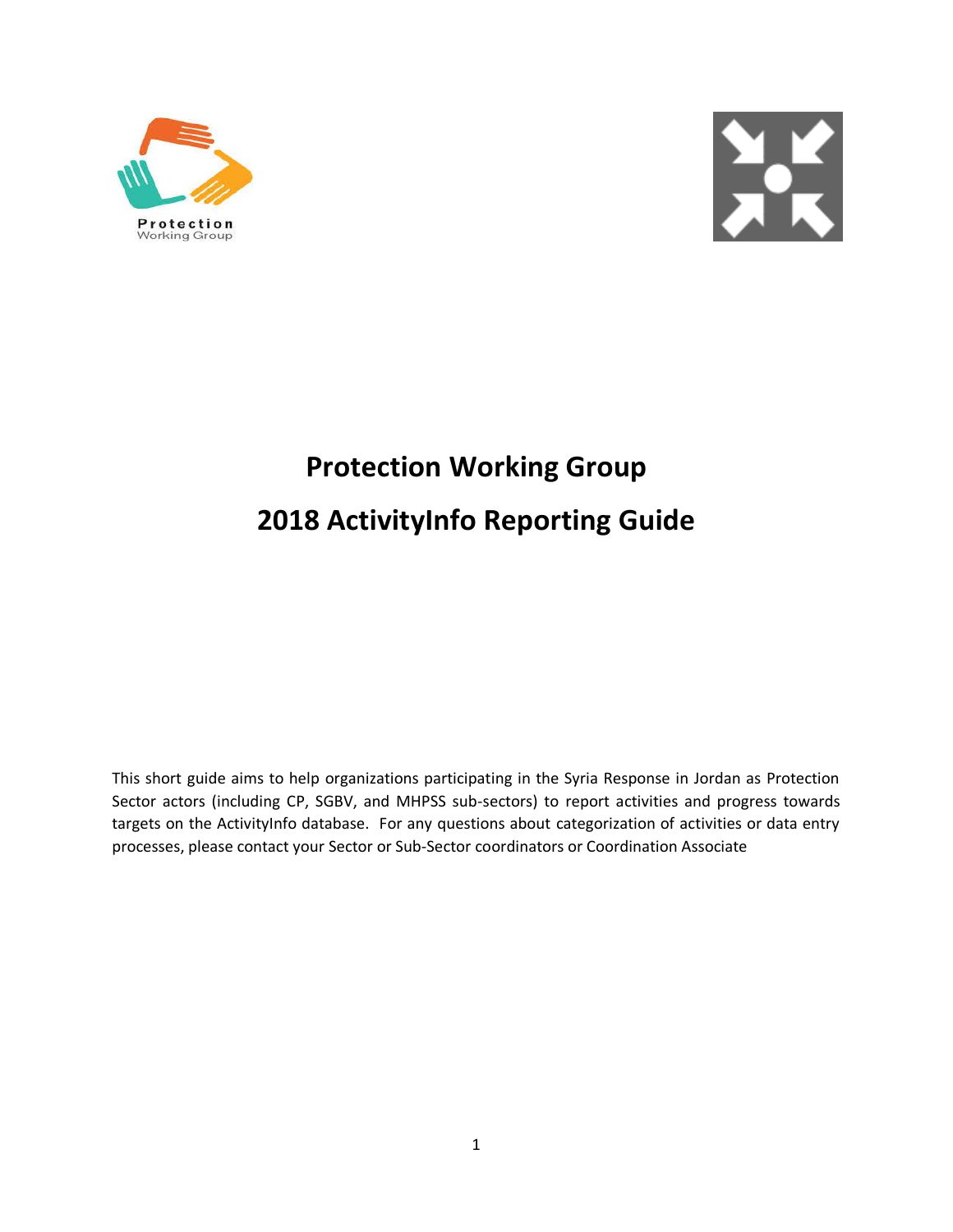## Table of Contents

| REF 1.1 Supporting Government Institutions and Others in Ensuring Security, Transportation and                                                                                                 |
|------------------------------------------------------------------------------------------------------------------------------------------------------------------------------------------------|
|                                                                                                                                                                                                |
| REF 1.3 Ensuring Access to Resettlement and Other Durable Solutions Outside of Jordan, including<br>review, assessment and eligibility interviews and infrastructure related to resettlement 4 |
|                                                                                                                                                                                                |
|                                                                                                                                                                                                |
| REF 1.5 Responding to Needs of Persons with Disabilities, Elderly, and Other Vulnerable Persons                                                                                                |
| REF 1.6 Improving Well-being through Safe Spaces, Community Centers, and Psycho-social Support                                                                                                 |
|                                                                                                                                                                                                |
| Objective Seven: [REF 1.7] Preventing and Responding to Sexual and Gender-Based Violence 8                                                                                                     |
|                                                                                                                                                                                                |
| REF 1.8 Providing quality child protection services to the most vulnerable children in Jordan 10                                                                                               |
|                                                                                                                                                                                                |
|                                                                                                                                                                                                |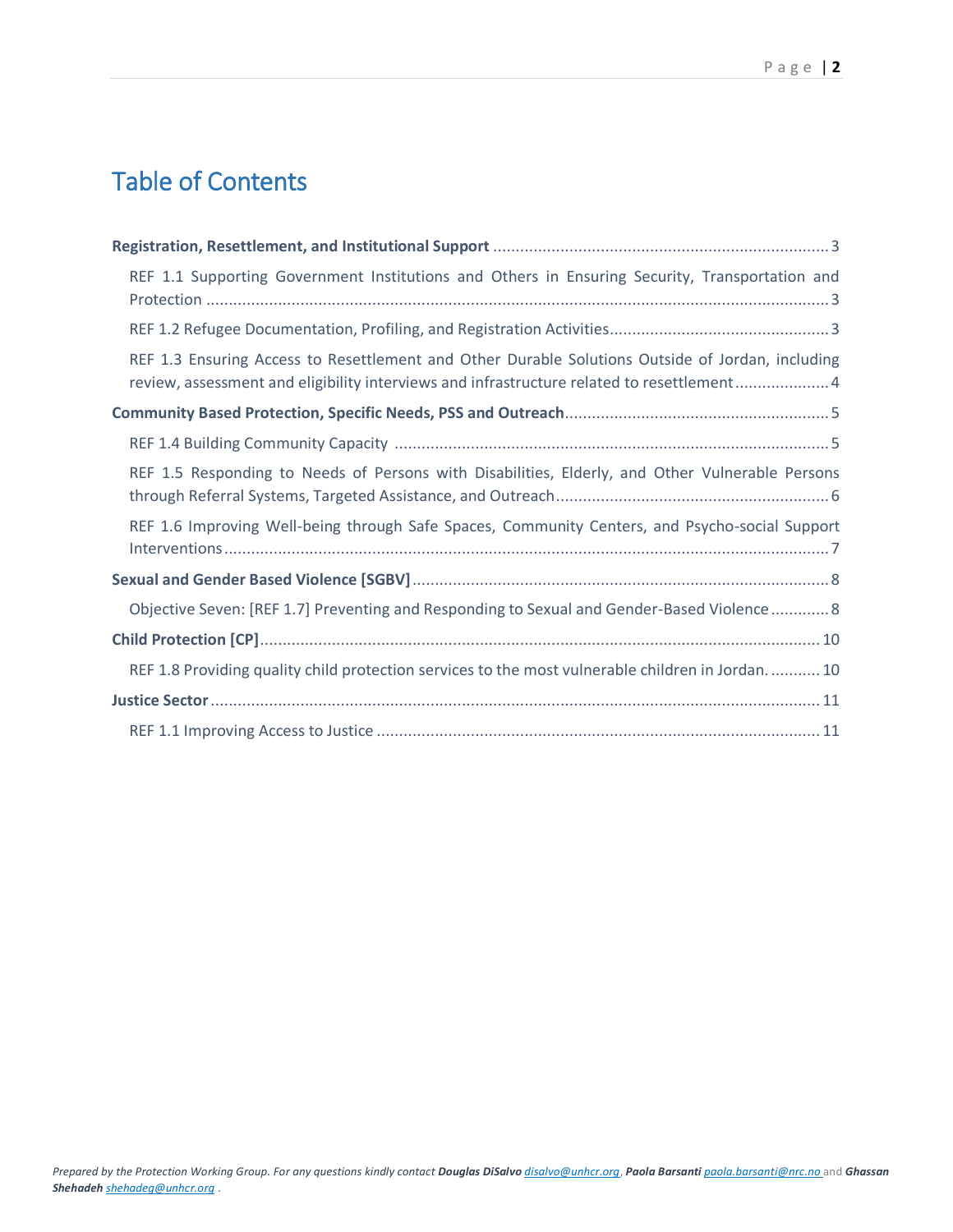## <span id="page-2-0"></span>**Registration, Resettlement, and Institutional Support**

## <span id="page-2-1"></span>REF 1.1 Supporting Government Institutions and Others in Ensuring Security, Transportation and Protection

This project supports government institutions, including Ministry of Interior and its agencies, by ensuring information provision, security, community-based policing, and transportation of refugees within Jordan. It covers strengthening national procedures and institutions (including SRAD and Ministry of Social Development) to ensure that Syrian refugees understand their rights and obligations, when transported within Jordan. The project will support the Jordanian Armed Forces (JAF) to provide security assistance and transport to Syrian refugees, as well as to authorities to provide security services in accordance with the Jordanian law.

#### **Reporting for this project and related indicators is by UNHCR, UNOPS and IOM only.**

**Indicators:** 

- # of WGBM provided with transportation to and from camps, registration centers, and other **locations within Jordan**
	- **Description:** Providing transportation to refugees within Jordan, including to and from camps, urban areas, medical facilities, borders, governorates, Raba al Sarhan center, or elsewhere, disaggregated by age and gender.
	- **2018 Target: 77,658**
- **# of Institutional Support Interventions (non-Training) to GoJ**
	- **Description:** # of institutional capacity building interventions for GoJ MoI, SRAD, JAF. These are generally significant components of UN support to government, and may include budgetary support, non-training capacity building initiatives, infrastructure, support for staffing, etc. Measured by intervention per ministry or government agency.
	- **2018 Target: 18**

### <span id="page-2-2"></span>REF 1.2 Refugee Documentation, Profiling, and Registration Activities

Syrian refugees are registered and biometrics implemented (MoI/SRAD and UNHCR) and provided information on the importance of civil status documentation, and are able to obtain civil status documents (birth, marriage and death certificates) and ensures the continuous registration and profiling for refugees, reducing duplication of assistance services and preventing fraud. This project also aims to ensure that Syrian refugees have access to civil status documents, including birth notification and registration, and marriage and death certificates. Full and effective understanding of Jordanian law and procedure concerning civil status documents will contribute to improve levels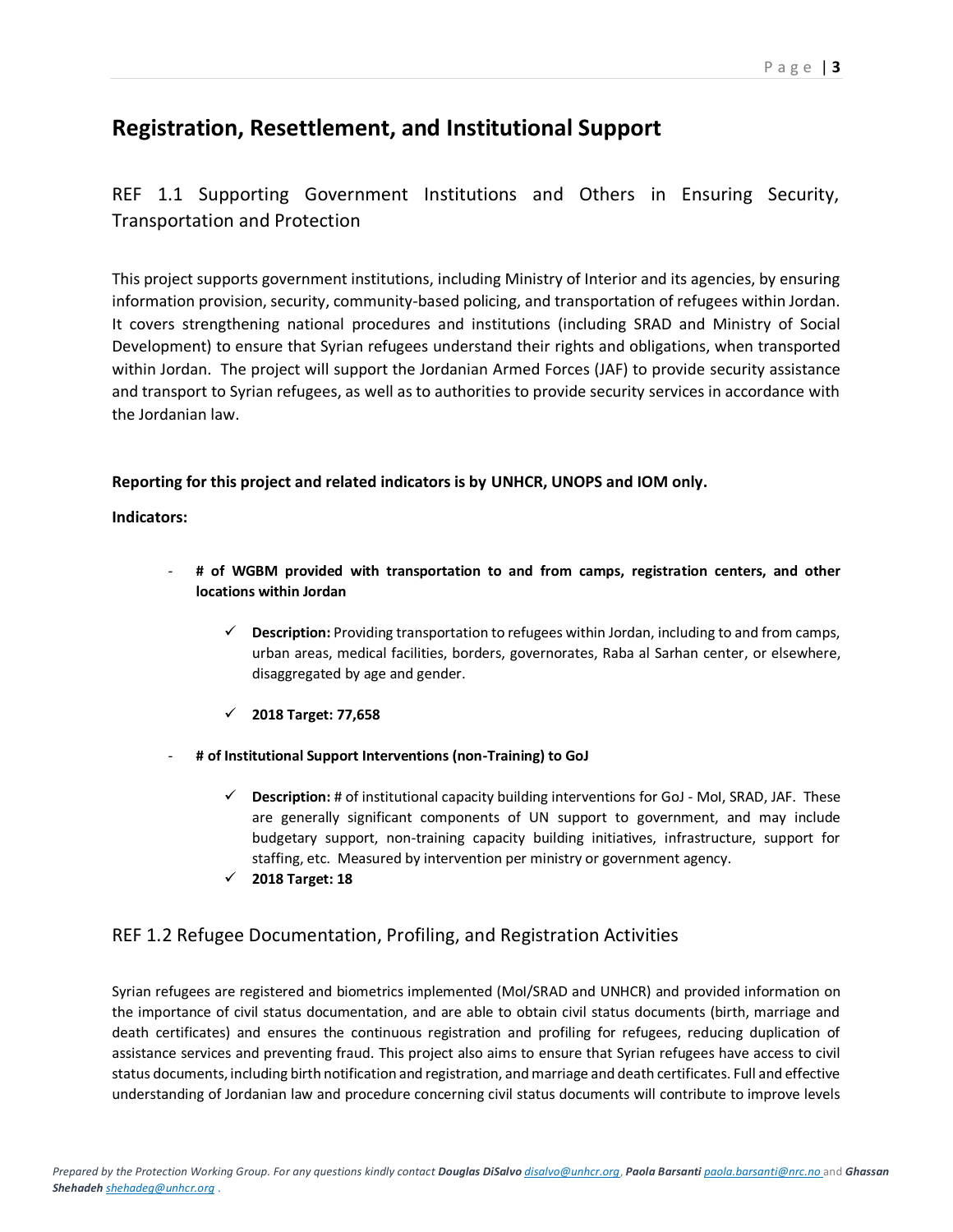of civil status documentation amongst refugees, contributing to stronger individual protection, reduction of fraud and exploitation, prevention of statelessness, and contributions towards durable solutions outside of Jordan.

#### **Reporting for this project and related indicators is by UNHCR only**

#### **Indicators:**

#### **# Of WGBM with valid registration (new Ministry of Interior (MoI) Service Document, UNHCR registration)**

- **Description:** Registration, verification and monitoring, # of persons with valid UNHCR registration (proof of registration or ASC) - total # renewals and new registration.
- **2018 Target: 650,751**

#### **# of WGBM enrolled with biometrics**

- **Description:** # of persons with IRIS scan recorded number of IRIS captured for refugees in order to reduce duplication of assistance services and preventing fraud.
- **2018 Target: 60,000**

#### **# of Syrian girls and boys receiving birth certificates (Camps only)**

- **Description:** Issuance of birth certificates to Syrian girls and boys; this indicator does not reflect legal assistance or cash-for-protection assistance projects, which are included under either the Justice sector, or under Protection REF 1.5 indicators. It only concerns birth certificates, not other forms of documentation.
- **2018 Target: 13,000**

## <span id="page-3-0"></span>REF 1.3 Ensuring Access to Resettlement and Other Durable Solutions Outside of Jordan, including review, assessment and eligibility interviews and infrastructure related to resettlement

**Description:** This project supports the identification and submission of eligible refugees for resettlement, contributing to burden-sharing by the international community. UNHCR, in coordination with stakeholders, will continue to explore resettlement and humanitarian admission options as a protection solution for the most vulnerable Syrian refugees. Through resettlement of the most vulnerable refugees, protection of individual refugees will be ensured, while strain on Jordanian systems and humanitarian actors will be reduced. Counselling will be provided to refugees wishing to return to Syria in order to ensure that spontaneous return movements are informed and voluntary.

#### **Reporting for this project and related indicators is by UNHCR only.**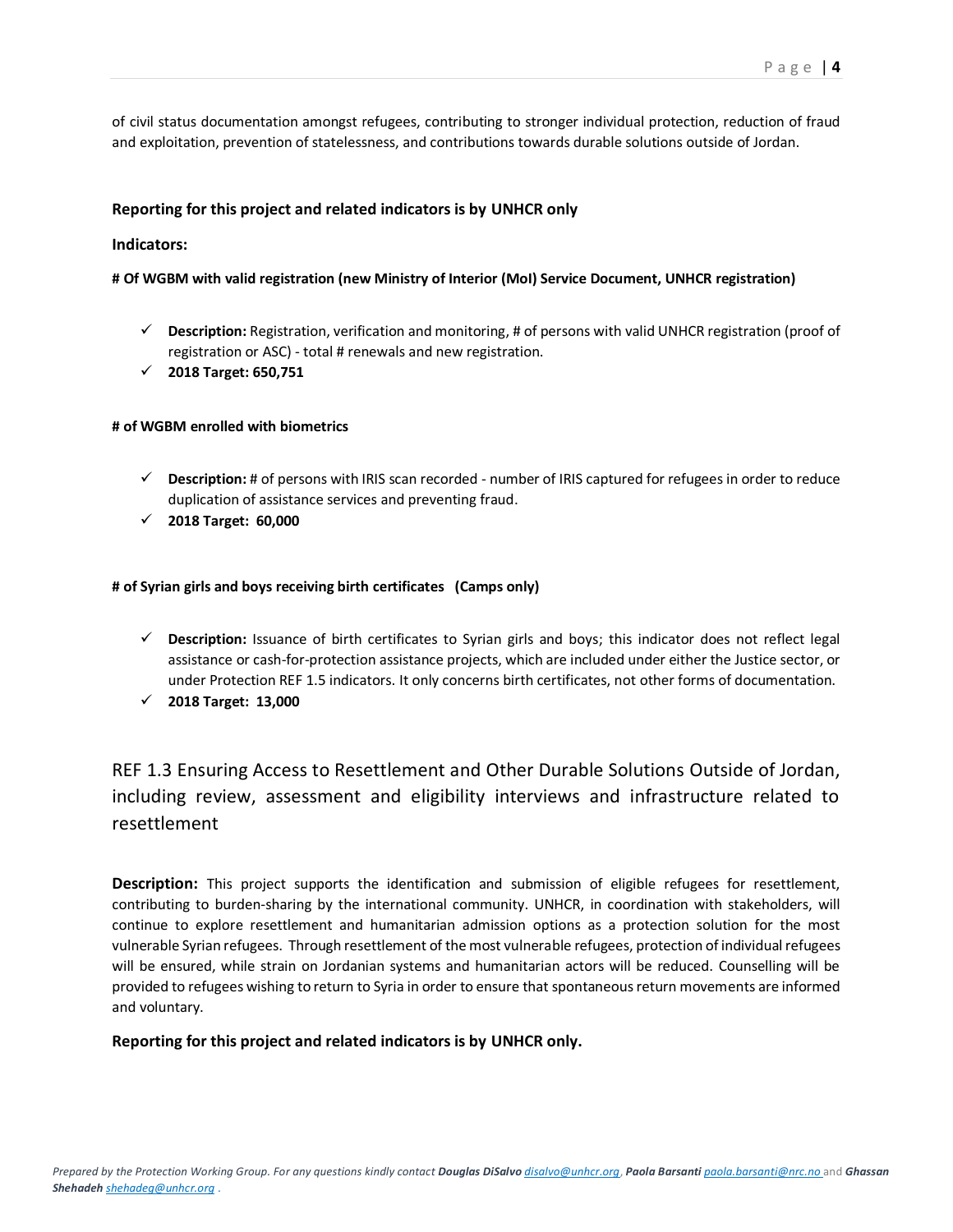#### **Indicators:**

#### **# of WGBM submitted for third country resettlement**

- **Description:** Identification and submission of refugees to third countries under resettlement or humanitarian access programs through review, assessment, eligibility interviews and infrastructure related to resettlement of refugees outside of Jordan.
- **2018 Target: 13,860**

#### **# of WGBM provided with counseling on spontaneous return to Syria**

- **Description:** Counselling for durable solutions, including counseling and monitoring on refugees that wish to return to Syria.
- **2018 Target: 11,000**

## <span id="page-4-0"></span>**Community Based Protection, Specific Needs, PSS and Outreach**

<span id="page-4-1"></span>REF 1.4 Building Community Capacity - for Syrians and Jordanians through community based initiatives including Jordanian Community Centers.

**Description:** This project aims to strengthen the coping strategies of Syrian families and vulnerable affected communities through community capacities. Refugee communities possess capacity to contribute to their own wellbeing and protection; this capacity will be utilized through increasing refugee volunteers, committees and youth engagement. Youth programmes will focus on activities such as mentoring, conflict prevention and higher education, tailored to the specific needs of male and female youth.

#### **Indicators:**

#### **# of WGBM, including youth, engaged as volunteers**

- **Description:** Community volunteers mobilized by CBOs, NGOs and government for voluntary and charitable activities. This includes the broad range of programs and projects in which refugees engage on behalf of community concerns or wellbeing, etc. It includes projects for which some minimal form of financial support is given (to address e.g. transportation or communications costs, etc.), but does not include the formal cash-for-work programming with more structured remuneration and formal terms (which are reported under Livelihoods sector).
- **2018 Target: 14,892**

#### **# WGBM benefitting from community-based interventions**

 **Description: The JRP description reads "**Community-based interventions undertaken, including construction, maintenance and rehabilitation of community centers and related infrastructure" – although this indicator will mainly monitor other community-based projects that support community mobilization or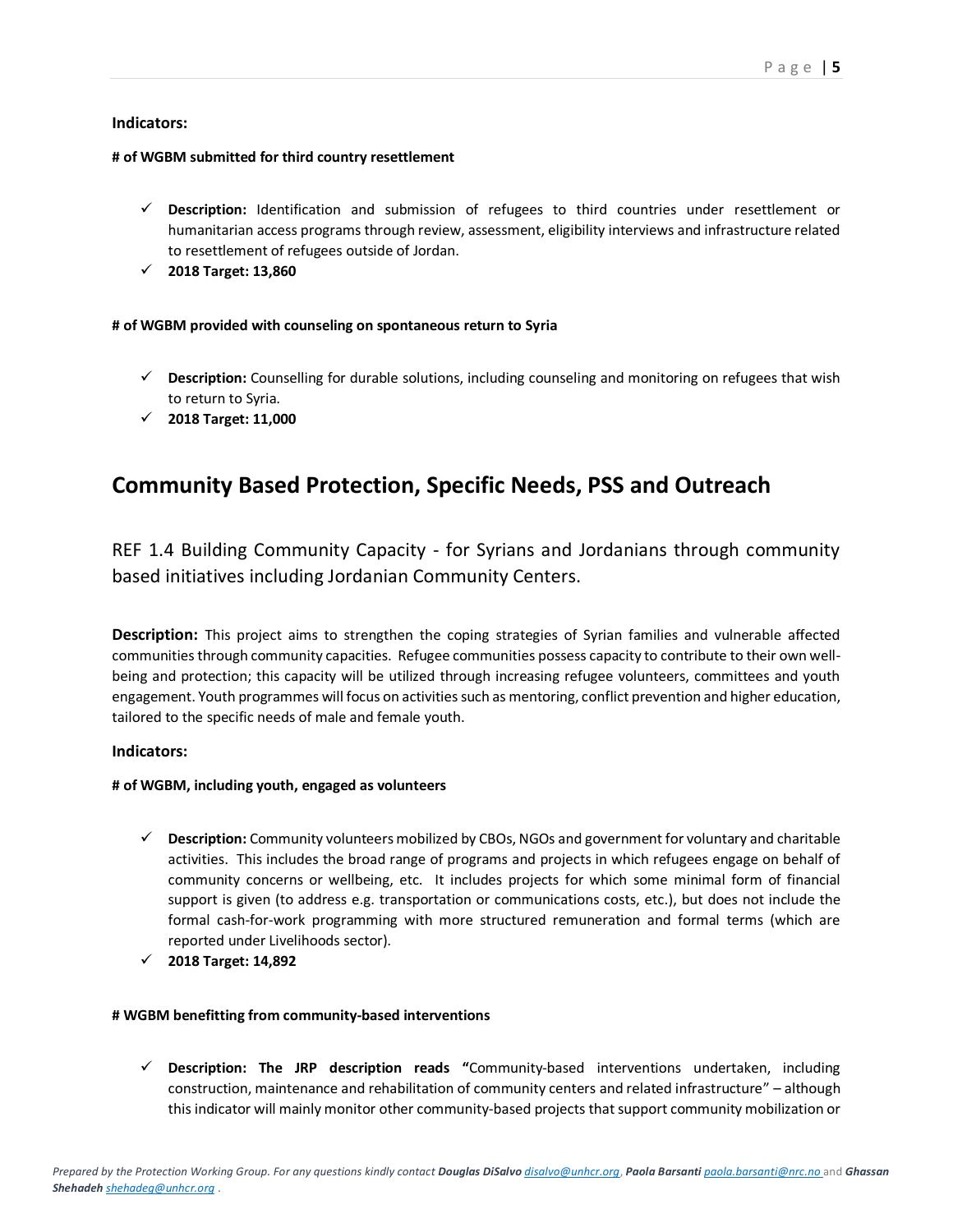self-management generally (rather than physical-premises-related). That includes interventions support services and care arrangements, prevention of abuse and exploitation, inclusion and information sharing, and awareness raising and advocacy with a critical element being a focus on empowering refugees to contribute to their own protection solutions – as individuals, families, communities, and groups. This indicator does not include general awareness on services, prevention on GBV or CP (See REF 1.5, 1.7 and 1.8).

**2018 Target: 30,827**

**# of youth engaged in mentoring, conflict prevention and reducing social tension through initiatives engaging youth refugees and host communities.**

- **Description:** Youth volunteer programs, excluding incentive programs by CBOs, NGOs and government for voluntary and charitable activities. The 'mentoring, conflict prevention and reducing social tension' aspects should be construed broadly, such that most structured youth volunteering activities fall under this category (and may include duplications with the first indicator above re: volunteering). It includes projects for which some minimal form of financial support is given (to address e.g. transportation or communications costs, etc.), but does not include the formal cash-for-work programming with more structured remuneration and formal terms (which are reported under Livelihoods sector).
- **2018 Target: 1,548**

## <span id="page-5-0"></span>REF 1.5 Responding to Needs of Persons with Disabilities, Older People, and Other Vulnerable Persons through Referral Systems, Targeted Assistance, and Outreach

**Description:** This project aims to ensure that the most vulnerable refugees are identified, referred to, and obtain services addressing their specific needs. These most vulnerable refugees are often marginalized, with reduced access to services due to their vulnerability, and require focused efforts to ensure they are not excluded from critical, specific assistance. The efforts to reach such individuals will include home visits, refugee volunteers and outreach methodologies that address the isolation of women and girls in the homes, and restricted mobility of elderly and persons with disabilities. This project also supports the Vulnerable Assessment Framework (VAF) system to ensure that assistance programmes benefit those most unable to support themselves through work or other means. Through the improved outreach, identification and referrals, the Social Protection Sector will provide specialized assistance to persons with specific needs, including assistive tools and devices and rehabilitation sessions for persons with disabilities and impairments, and emergency financial assistance to those experiencing immediate protection risks.

#### **Indicators:**

#### **# of WGBM receiving assistive tools or devices**

- **Description:** Provision of assistive tools (SN), and care centers addressing persons with disabilities. Assistive tools includes mobility aids, Visual aids, hearing aids, computer software and hardware, such as voice recognition programs, screen readers, and screen enlargement applications. This does not include rehabilitation, PSS, recreational activities, counselling or training.
- **2018 Target: 6,087**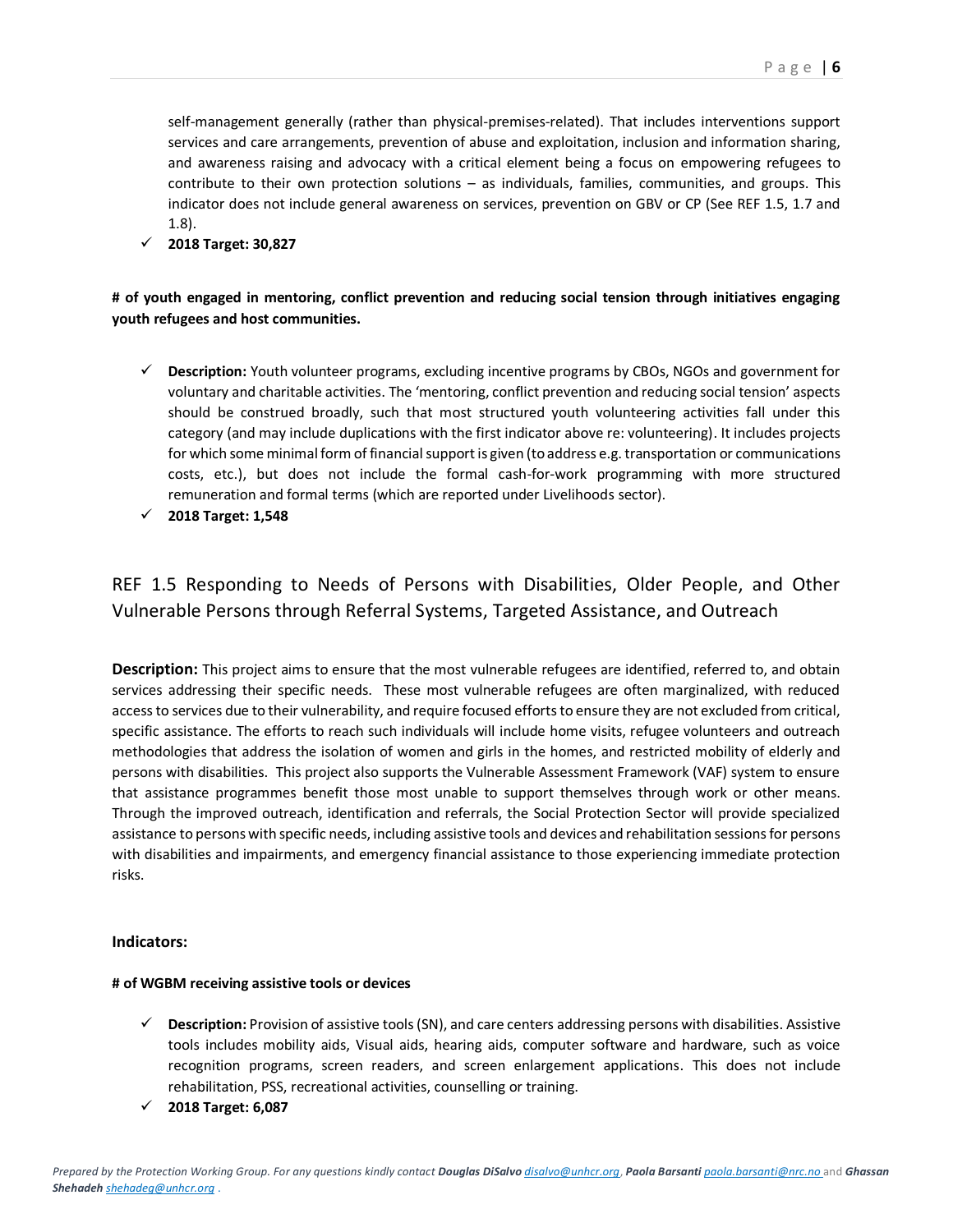#### **# of households and WGBM with protection concerns receiving urgent or emergency cash assistance**

- **Description:** Refugees with protection receiving one-time or limited-period cash assistance based on protection-related criteria. This does not include monthly financial assistance programmes implemented as Basic Needs support through the Basic Needs Working Group, nor does it include the "cash-for" programming under Health or Shelter Working Groups. Examples under this indicator includes UNHCR's Urgent Cash Assistance programming, SGBV cash programming and the documentation-related cash programming by consortium members.
- **2018 Target: 11,521**

#### **# of WGBM referred to specialized assistance and follow-up**

- **Description:** Referrals for specialized services between organizations and governmental entities. Indicator records any referrals made by organizations to service providers, including NGOs, UN, government, or other service providers, this indicator emphasizes the value and importance of referrals to ensure appropriate and efficient service provision.
- **2018 Target: 51,475**

#### **# of WGBM participating in awareness activities concerning obligations and services**

- **Description:** Providing information and awareness concerning obligations and services. This includes mass communication campaigns, distribution of printed materials or leaflets, attendance at awareness sessions on protection services, or individual counseling on services. This indicator excludes several types of awarenesssessions, however: SGBV and CP and legal services awareness/sensitization (reported under REF 1.7, 1.8 and Justice Sector) are reported directly in those projects.
- **2018 Target: 263,328**

## <span id="page-6-0"></span>REF 1.6 Improving Well-being through Safe Spaces, Community Centers, and Psychosocial Support Interventions

**Description:** This project aims to provide specialized programming for supporting community-based activities, and promoting adaptive coping strategies, stress reduction and effective management of anger and frustration. Interventions may include focused individual, family or group activities delivered by trained and supervised workers, ensuring focused interventions are provided to address distress concerns in children; strengthening interventions to ensure dignity and inclusion of children, men, and women; strengthening coping strategies of Syrian families and host communities, including through Safe Spaces and Community Centers that provide an accessible, safe and dedicated location.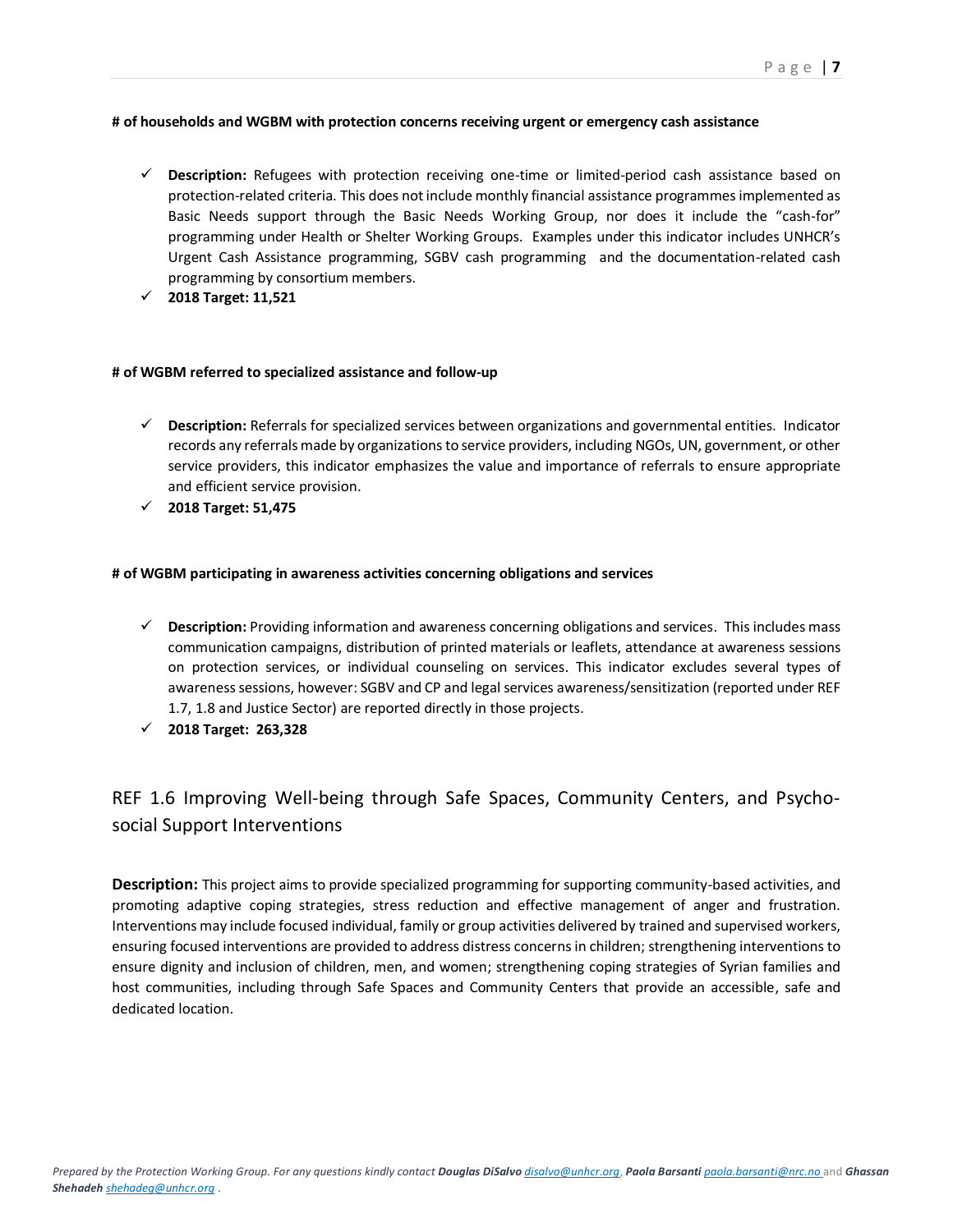#### **Indicators:**

#### **# of WGBM accessing sustained and structured PSS services (level 2 & 3)**

- **Description:** Providing specialized programming promoting adaptive coping strategies, stress reduction and effective management of anger and frustration. Interventions may include focused individual, family or group activities delivered by trained and supervised workers, ensuring focused interventions are provided to address distress concerns and strengthening interventions to ensure dignity and inclusion of children, men, and women.
- **2018 Target: 79,095**

#### **# of WGBM accessing safe spaces and community centers**

- **Description:** Refugees accessing safe spaces and community centers on the monthly basis. Reporting is based on the monthly numbers
- **2018 Target: 80,356**

## <span id="page-7-0"></span>**Sexual and Gender Based Violence [SGBV]**

#### <span id="page-7-1"></span>REF 1.7 Preventing and Responding to Sexual and Gender-Based Violence

**Description:** Survivors have access to quality specialized GBV services, including case management and multisector services ( legal, health, safety and security, psychosocial), and measures are in place to prevent and reduce risks of SGBV, whilst capacity of service providers, humanitarian and national government actors is strengthened on SGBV core principles, survivor centered services and referral pathway. Prevention of and Response to SGBV services will adhere to minimum standards set in the SOPs. Forms of SGBV including domestic violence and early/forced marriage continue to persist at high levels in the country of asylum, to which cultural attitudes as well as social and financial pressures contribute. People with specific needs face additional challenges to access specialized SGBV response services. GBV case management is a structured method for providing help to a survivor. It involves one organization, usually a psychosocial support or social services actor, taking responsibility for making sure that survivors are informed of all the options available to them and that issues and problems facing a survivor and her/his family are identified and followed up in a coordinated way, and providing the survivor with emotional support throughout the process (See: 2017 Case Management Guidelines). It includes direct provision of psycho-social support through counselling, empowerment of survivors, coordination of referrals to other services upon wishes of survivors (such as health, security, legal, and livelihoods support); and maintenance of confidential data concerning SGBV incidents. Through this component, government and non-government actors will be trained on SGBV.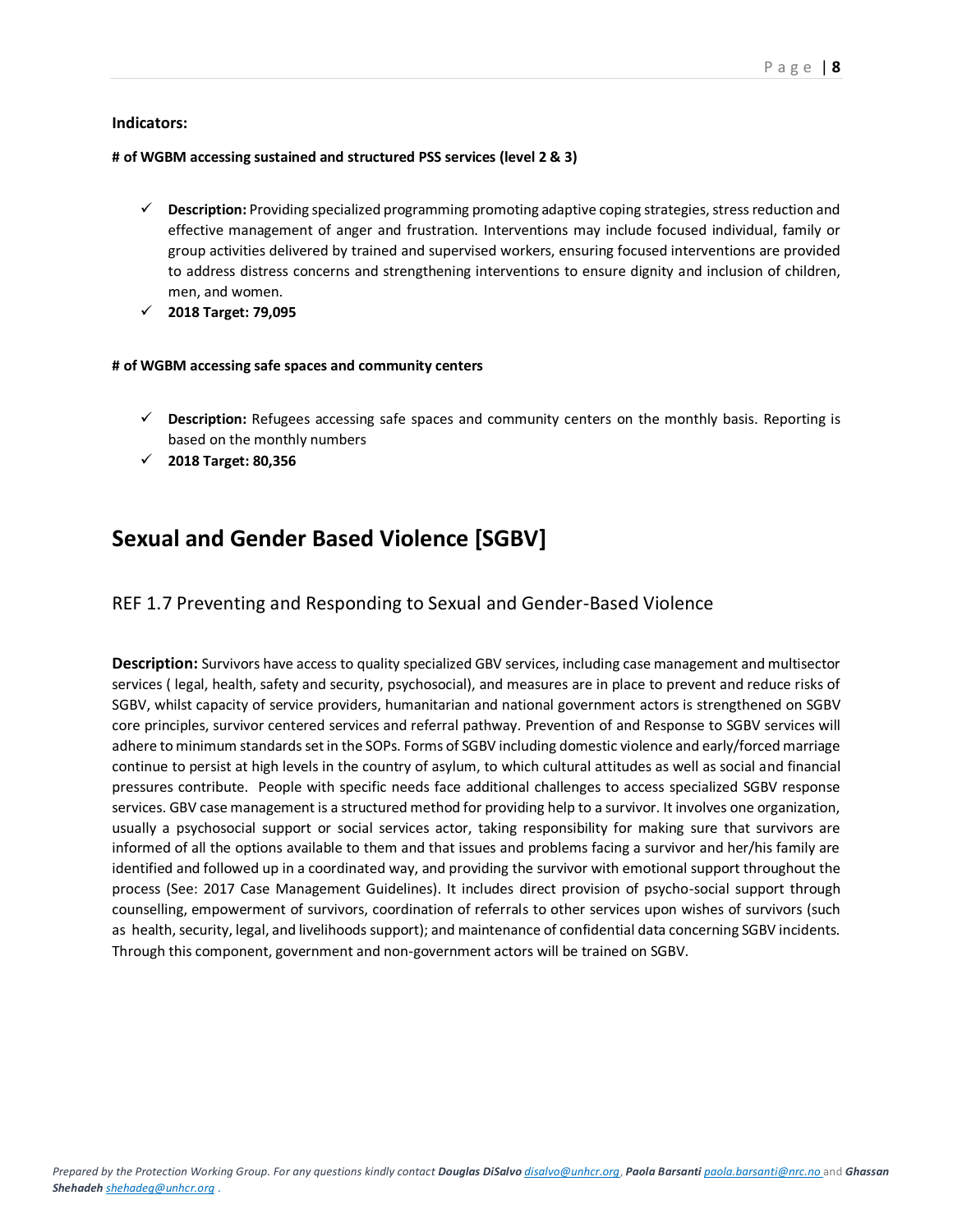#### **Indicators:**

#### **# of WGBM (including survivors) accessing SGBV prevention and response services in safe spaces**

- **Description:** Number of individuals (disaggregated by sex and age) accessing specialized GBV prevention and response services in Women and Girls Safe Spaces, or other static facilities and mobile safe spaces. Number includes individuals accessing services, people at risk and survivors but it is not representative of the number of survivors or SGBV incidents. This indicator reflects the total number of GBV beneficiaries reached in Women and Girls Safe Spaces or other facilities, regardless of the specific kind of activity of service provided to them. It includes one to one services and group activities. The aim of this indicator is to capture GBV beneficiary numbers while avoiding double-counting of beneficiaries that participated in several activities of the same kind and/or received several services<sup>1</sup>.
- **2018 Target: 21,535**

#### **# of WGBM sensitized on SGBV through awareness raising and outreach activities**

- **Description:** Sensitization requires a discussion/interaction with participants (no mass information and/or leaflet distribution). Awareness raising activities through direct contact initiatives/information sessions. These awareness raising activities are conducted through direct contact with the affected community, either with individuals or in group sessions. They should be culturally appropriate and aim at increasing their knowledge of GBV. Topics can include information on available services and how to access them; risk identification and reduction strategies; sexual and reproductive health; women's rights; infant and young child feeding practices; positive coping strategies; life skills; and hygiene promotion. Example: awareness raising sessions with beneficiaries throughout the 16-day-campaign against GBV. This indicator is reporting on activities outside the WGSS or other static-mobile facilities. This indicator will be disaggregated by sex/age. Indirect beneficiaries (e.g. reached through mass media campaigns) should not be included in this indicator.
- **2018 Target: 99,347**

#### **# of service providers, humanitarian actors and government counterpart trained on SGBV**

- **Description:** Provision of training to direct service providers and/or non-direct service providers in order to strengthen quality of SGBV prevention and response. These trainings do not target beneficiaries. This can include different topics ranging from GBV basics to case management, clinical management of rape and GBV guidelines. This indicator will be disaggregated by sex.
- **Target 2018: 2,946**

 $\overline{a}$ 

<sup>&</sup>lt;sup>1</sup> A WGSS is hereby a place (either formal or informal) where women and girls feel physically and emotionally safe. "Safe" in this context refers to the absence of trauma, excessive stress, violence (or fear of violence) or abuse. WGSS also provide a place where women can access confidential services, discuss issues and concerns with other women and professional staff. Safe spaces also provide an entry point for women and girls to access referrals to other safe and non-stigmatizing GBV response services. (See: 2015 UNFPA 'Women and Girls Safe Spaces – A Guidance Note based on lessons learned from the Syria Crisis')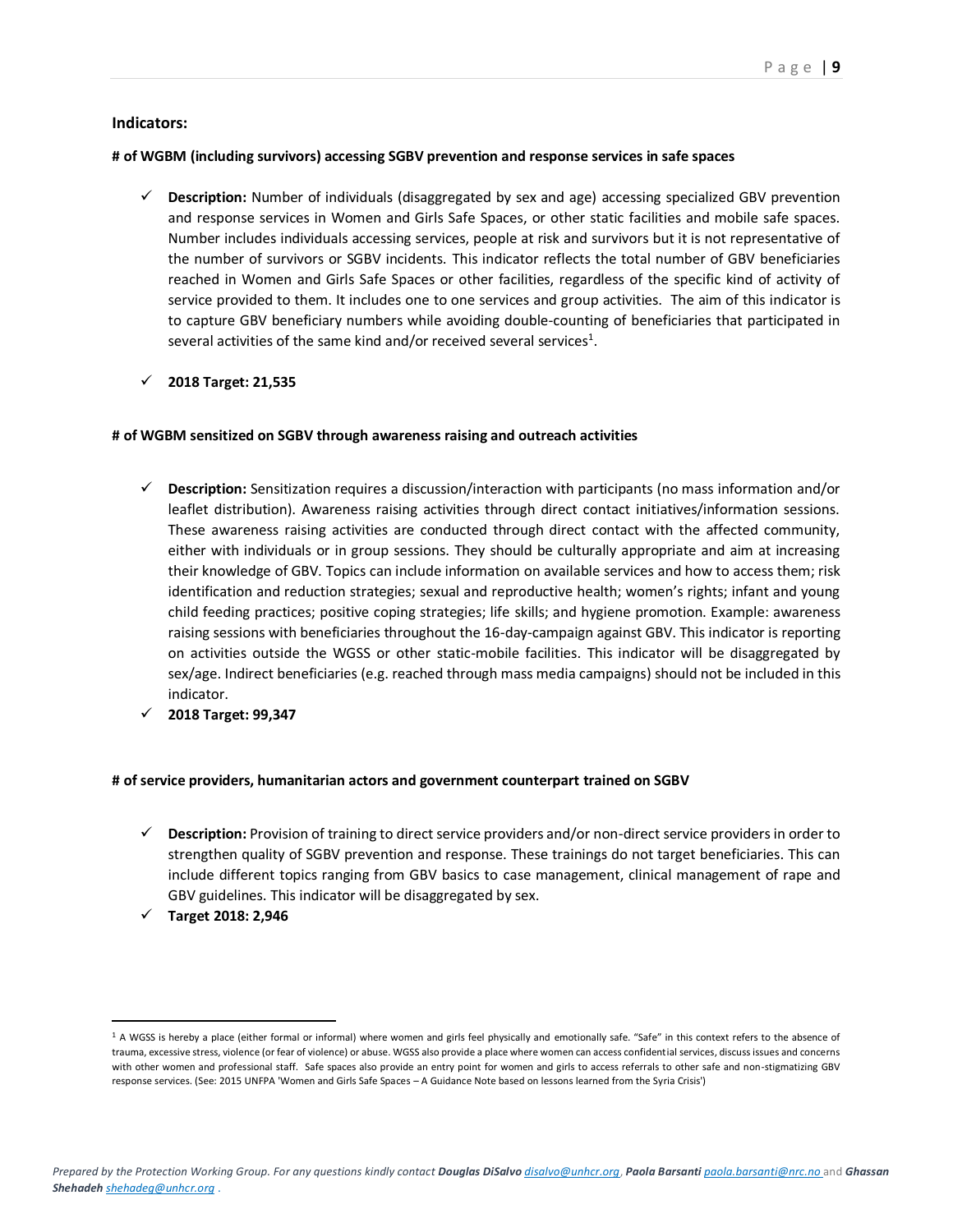## <span id="page-9-0"></span>**Child Protection [CP]**

<span id="page-9-1"></span>REF 1.8 Providing quality child protection services to the most vulnerable children in Jordan.

**Description:** Access to quality child protection services for the most vulnerable children in Jordan, including working children, early married children, child survivors of violence, and children with disabilities. The shift away from psycho-social support to the community-based child protection for Syrians and Jordanians will ensure that interventions take into account the protracted nature of the conflict and the needs of Syrian and Jordanian children and youth. While not the primary focus of these interventions, all interventions will contribute to preventing children from becoming associated with groups that promote violence. Interventions in this sheet include crucial specialized services for Syrian and Jordanian children to prevent and respond to the needs of the most at-risk children and child survivors. Six child protection priority areas have been identified, including: unaccompanied and separated children (and children deprived of parental care), child labour, prevention of violent extremism among youth and adolescents, violence against children, children in conflict with the law and children with disabilities.

#### **Indicators:**

#### **# of WOMEN/MEN GoJ officials, civil society & humanitarian workers trained on CP**

- **Description:** Interventions aimed to strengthen the capacity of existing child protection systems including improving child protection policy guidelines, standards and tools
- **2018 Target: 6,883**

#### **# of WGBM volunteers of the committees trained on child protection issues**

**Description:** Members of community-based child protection committees trained on child protection issues.

#### **# of GIRLS and BOYS participating in structured, sustained child protection activities (not ECD)**

- **Description:** Structured and sustained community-based child protection activities for vulnerable children (age 6 to 17). Activities should include a curriculum or planned set of activities for children over the age of 5, which take place over a period of at least several weeks.
- **2018 Target: 100,000**

#### **# of GIRLS and BOYS participating in structured, sustained child protection activities (only ECD)**

- **Description:** Structured and sustained activities for vulnerable children (aged 0 to 5) using an early childhood development curriculum over a period of at least several weeks.
- **2018 Target: 50,000**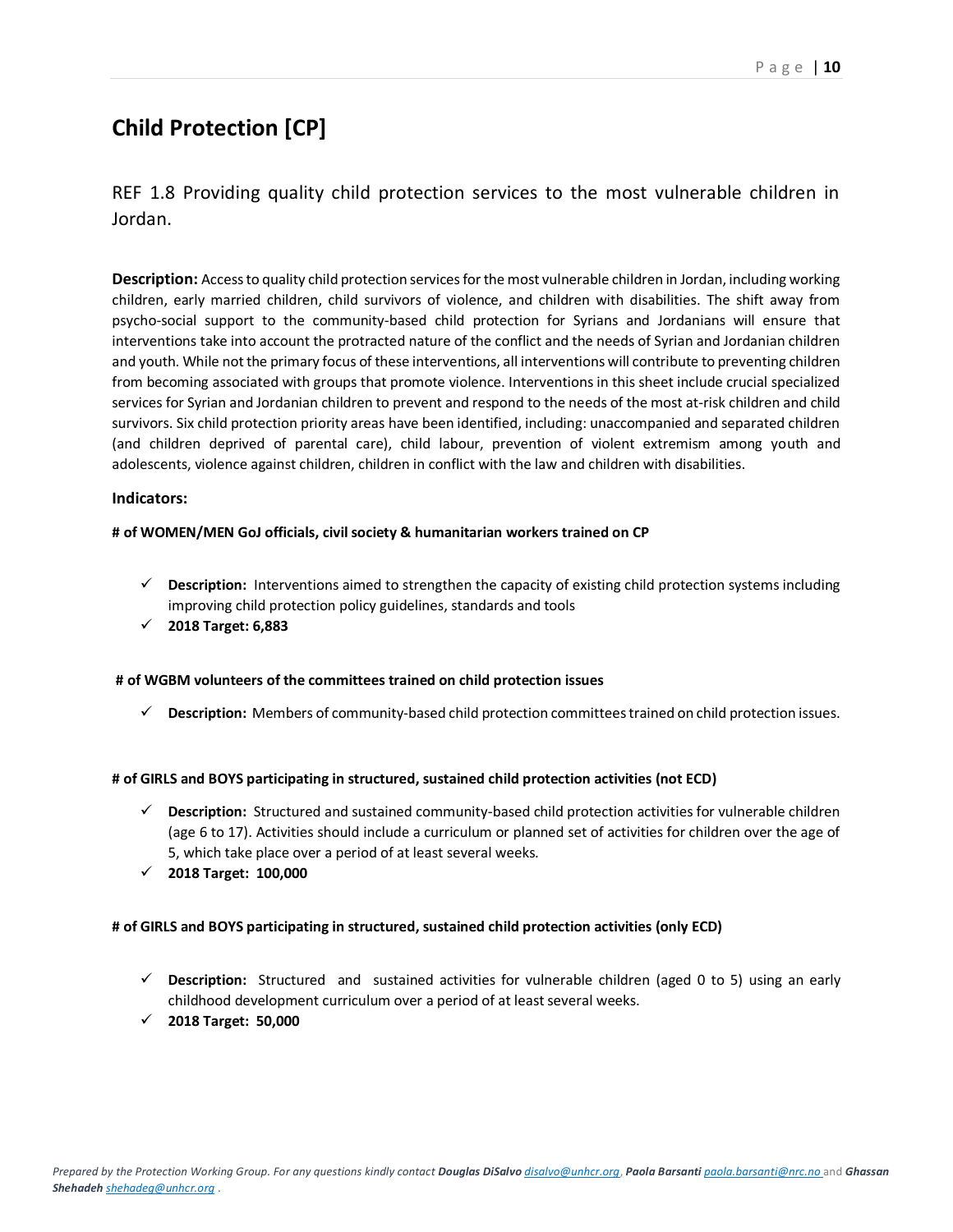#### **# of WOMEN and MEN participating in structured, sustained community-based parenting activities (only ECD)**

- **Description:** Structured and sustained community based activities for parents and caregivers of children (age 0 to 8) using an early childhood development curriculum over a period of at least several weeks.
- **2018 Target: 50,000**

#### **# of WOMEN and MEN participating in structured, sustained community-based parenting activities (not ECD)**

- **Description:** Structured and sustained community-based child protection activities for parents and caregivers of children aged 9-17. Activities should include a curriculum or planned set of activities for adults, which take place over a period of at least several weeks.
- **2018 Target: 50,000**

#### **# of WGBM benefiting from child protection communication campaigns and /or community events (one-off awareness raising events, outreach with CP messages, information related to CP services)**

- **Description:** Child protection communication campaigns and/or community events (one-off awareness raising events, outreach with CP messages, information related to CP services)
- **2018 Target: 278,494**

#### **# of GIRLS and BOYS who are receiving specialized child protection case management and multi-sectoral services**

- **Description:** Provide child protection case management and multi-sectoral services
- **2018 Target: 19,068**

### <span id="page-10-0"></span>**Justice Sector**

#### <span id="page-10-1"></span>REF 1.1 Improving Access to Justice

**Description:** Strengthen national procedures and legal services to ensure refugees and vulnerable Jordanians improved access to justice and legal remedies. This project aims to improve access to legal services by improving awareness of Jordanian law amongst refugees through information sessions and innovative methods of communication with refugee communities, and by providing quality legal services and contributing to a responsive legal aid system. It also aims to strengthen the capacity of justice sector on refugees' rights and international protection. In particular, the project also include a component aimed at strengthening Sharia Courts by institutional support and capacity building, to ensure that refugees have convenient access to court services, particularly those refugees living in camps.